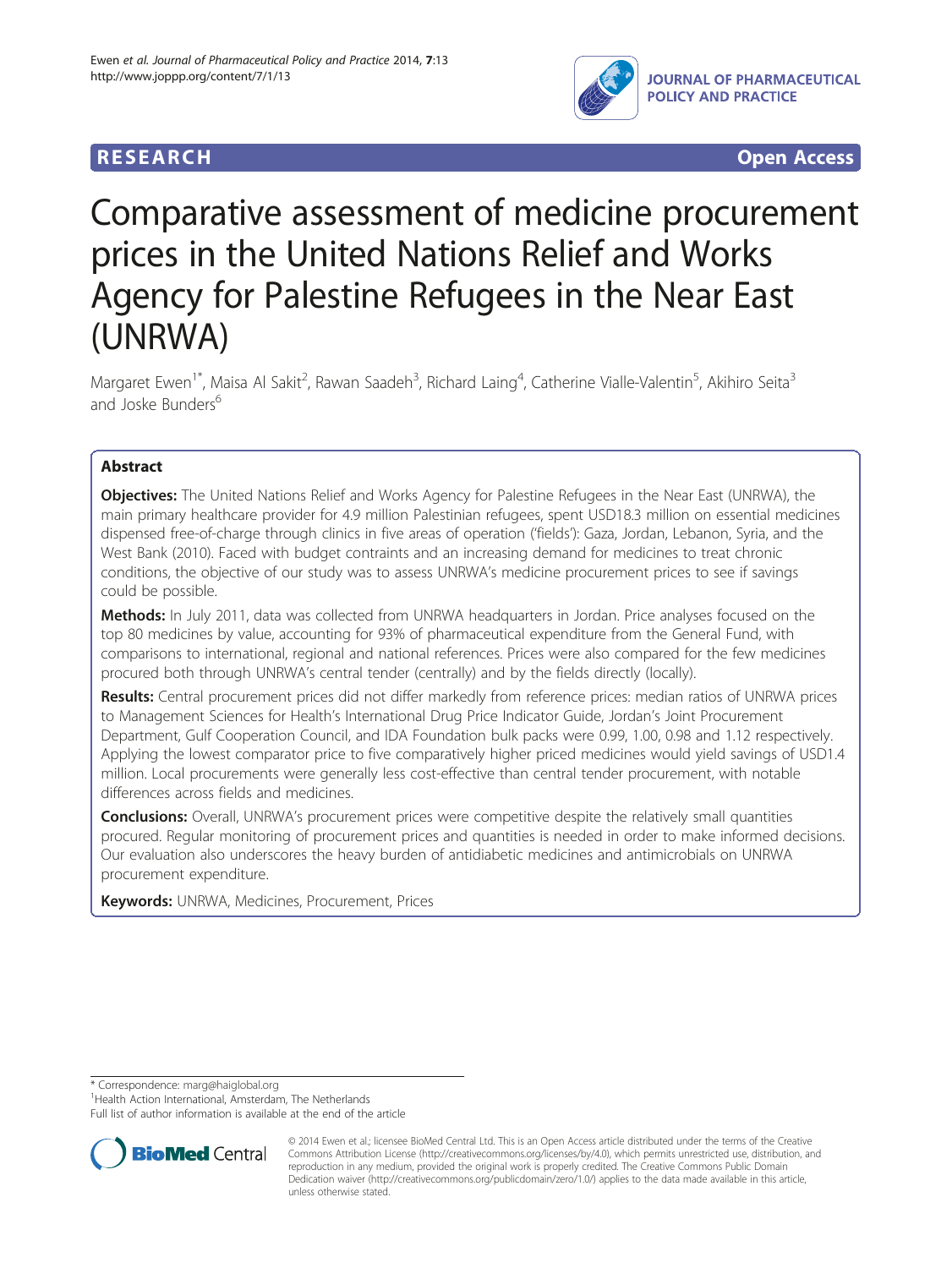## Introduction

The United Nations Relief and Works Agency for Palestine Refugees in the Near East (UNRWA), whose headquarters are in Amman Jordan, provides assistance, protection and advocacy for 4.9 million Palestine refugees living in the five areas ('fields') of its operation: Jordan, Lebanon, Syria, and the Gaza Strip and West Bank, which are occupied Palestinian territory. Providing primary health care is a key component of this assistance, which has resulted in improvements in the health status of refugees over the last 60 years, in particular in the reduction of maternal and child mortality. This has been achieved despite poor living conditions and high levels of unemployment of refugees, and political instability and frequent conflict in the region.

Medicines are supplied free-of-charge to refugees through 137 primary healthcare centres (PHC) across the five fields, and in one hospital in the West Bank. In 2010, pharmaceutical expenditure was US\$18.31 million. Of this, \$15.4 million was from UNRWA's General Fund; the balance is donations and medicines purchased in emergency situations [\[1](#page-4-0)]. The top 10 medicines procured in 2010 by value had a total expenditure of US\$6.7 million [[2\]](#page-4-0). Of these, three were used to treat diabetes and five were antimicrobials (see Table 1). Expenditure was highest for neutral sol./isophane 30/70 human insulin at approximately \$1.5 million (9.6% of General Fund expenditure on medicines). Most medicines are procured via a central open tender, although some medicines are procured by field staff directly. Suppliers are required to be prequalified [\[3\]](#page-4-0). The lowest bid amidst those technically accepted is awarded the tender (assuming supply and other aspects are satisfactory). Prices are not negotiated although UNRWA can terminate a contract if they can get a lower price. About 85% of awarded contracts are longer term (three years).

A number of factors are contributing to an increased demand for health care services including an increase in the refugee population, a doubling of the elderly population in the last 30 years, and an epidemiological transition from acute to chronic diseases, in particular diabetes and cardiovascular disease. Chronic diseases account for 70-80% of deaths among refugees, and over the last decade the number of patients with hypertension and/or diabetes increased by 134% [\[1](#page-4-0)]. Coupled with increasing demand, UNRWA was facing a funding deficit, estimated to be \$63 million in 2011 (from a total budget of \$500 million).

Faced with the challenge of providing health services in an environment of growing need and resource constraints, UNRWA initiated a health reform process in 2009 which included various pharmaceutical reviews. Their Essential Medicines List (termed the 'Rational Drug List' by UNRWA) was revised in 2010. Reviews of the quantification process, inventory management, and the use of medicines in PHC's are also included in the reform process.

The objective of our study was to assess UNRWA's medicine procurement prices and processes. In particular, recent procurement prices would be compared with those from international, regional and national sources, with recommendation on where savings might be possible. The methodology differed from that reported in nine medicine price surveys undertaken in the World Health Organization's Eastern Mediterranean Region from 2004 to 2006, where only a single comparator was used [[4](#page-4-0)].

The challenges faced by UNRWA in procuring relatively small quantities of medicines in a difficult environment, with differing situations in the five fields where medicines would be delivered, would create an expectation that prices would be higher than in less

Table 1 Top 10 medicines by expenditure in 2010, central and local procurements

| Medicine, strength, dose form                                  | Therapeutic group      | <b>Expenditure in USD</b> | Expenditure as % of general fund<br>expenditure on medicines |
|----------------------------------------------------------------|------------------------|---------------------------|--------------------------------------------------------------|
| Neutral sol./isophane 30/70 human insulin 100 IU/ml 10 ml vial | Antidiabetic medicine  | \$1,478,122               | 9.6%                                                         |
| Amoxicillin + clavulanic acid 500 + 125 mg tab                 | Antimicrobial          | \$973,521                 | 6.3%                                                         |
| Amoxicillin 250 mg/5 ml suspension                             | Antimicrobial          | \$716,602                 | 4.7%                                                         |
| Enalapril maleate 10 mg tab                                    | Antihypertensive       | \$661,834                 | 4.3%                                                         |
| Amoxicillin 500 mg cap                                         | Antimicrobial          | \$606,882                 | 4.0%                                                         |
| Amoxicillin + clavulanic acid 250 + 62 mg/5 ml suspension      | Antimicrobial          | \$567,409                 | 3.7%                                                         |
| Cephalexin 500 mg cap                                          | Antimicrobial          | \$473,402                 | 3.1%                                                         |
| Metformin HCL 500 mg tab                                       | Antidiabetic medicine  | \$446,482                 | 2.9%                                                         |
| Gliclazide 80 mg tab                                           | Antidiabetic medicine  | \$418,102                 | 2.7%                                                         |
| Paracetamol 250 mg/5 ml suspension                             | Antipyretic, analgesic | \$411,496                 | 2.7%                                                         |
|                                                                | Total                  | \$6,753,853               | 44%                                                          |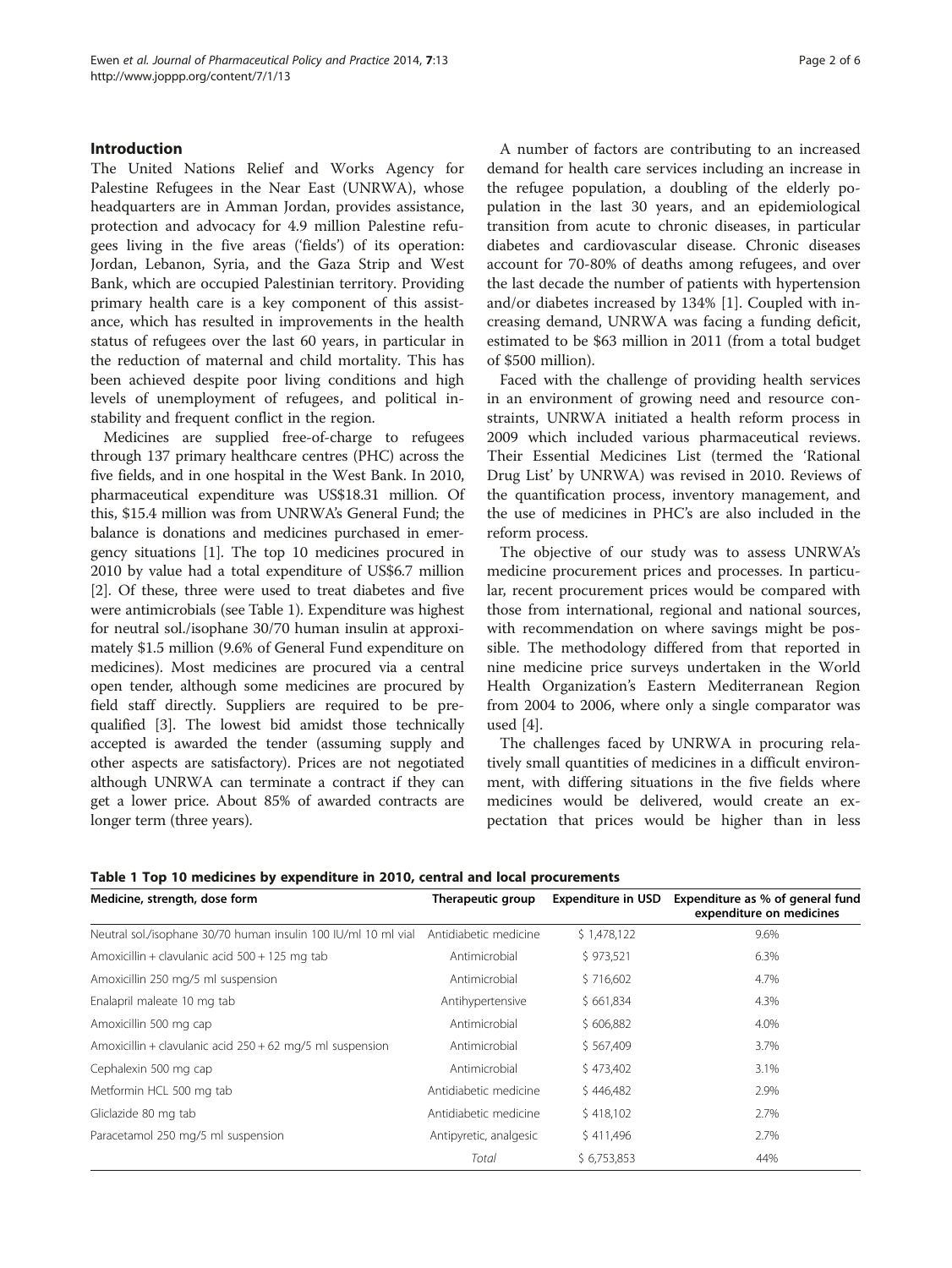challenging environments. The price analysis is reported in this article (but not the review of the procurement processes). Findings from both analyses can be found in the report published by UNRWA entitled Medicine procurement prices and processes in the United Nations Relief and Works Agency for Palestine Refugees in the Near East (UNRWA) ([http://www.unrwa.org/sites/default/files/](http://www.unrwa.org/sites/default/files/201210212936.pdf) [201210212936.pdf](http://www.unrwa.org/sites/default/files/201210212936.pdf) ).

# **Methods**

In July 2011, data was collected from the health, procurement and finance departments at UNRWA headquarters. Prices and quantities procured in 2010, from UNRWA's General Fund, were extracted from their Procurement Inventory Management System (PIMS) database and analysed [\[2\]](#page-4-0).

In total 80 medicines were initially selected (out of a total of 143 medicines and vaccines procured), each strengthand dose-form specific, equating to the top 80 medicines by value but excluding a few products more specific to UNRWA (e.g. metacresolsulphonic acid-formaldehyde pessaries), and where comparing products with identical active ingredients and strengths (e.g. multivitamin tablets) could be challenging. The medicines in the analysis accounted for 93% of UNRWA's pharmaceutical expenditure from the General Fund. The prices included freight and insurance, and any discounts were deducted. For medicines where multiple products were procured, the median price (unweighted) was used.

In the main analysis only 2010 central tender prices were included, thereby reducing the number of medicines from 80 to 77. A separate analysis was undertaken comparing prices for medicines procured in 2010 both through the central tender process (centrally) and those procured by each field (locally). Initially this second analysis was limited to the 80 selected medicines but, as the dataset was small, the analysis was extended to all medicines procured both centrally and locally.

UNRWA's procurement prices were compared with 2010 prices from Management Sciences for Health's International Drug Price Indicator Guide (MSH) [\[5\]](#page-5-0), the Gulf Cooperation Council (GCC) [\[6\]](#page-5-0), Jordan's Joint Procurement Department (JPD) [[7\]](#page-5-0), and the IDA Foundation (IDA) [[8](#page-5-0)] - see Table 2.

For a few liquid preparations, GCC permits supply within a narrow pack size eg. chlorphenamine 2 mg/5 ml oral solution can be supplied in bottles of 100 - 120 ml. Where the actual pack size supplied was unknown, the analysis was based on the UNRWA procurement unit i.e. 100 ml for chlorphenamine. Comparators prices were excluded in the analysis for pack sizes substantially different to those procured by UNRWA. Prices were included for four medicines where a comparator was found to have a slightly different strength e.g. benzylpencillin benzathine GCC price was for 1MIU/vial whereas the others were 1.2MIU/vial.

Prices were expressed as a ratio of the UNRWA unit price in USD to the comparator unit price in USD. The ratio is thus expression of how much greater or less the UNRWA price is than the comparator price.

Two sensitivity analyses were undertaken to identify potential savings on expenditure based on the quantities procured by UNRWA in 2010 (1) if all matched medicines were procured at JPD, GCC, and IDA prices; and (2) if selected medicines were procured at JPD, GCC, and IDA prices. Three approaches were used to identify individual medicines that offered significant savings potential based on comparator prices: medicines where potential annual savings exceeded US\$100,000, UNRWA's top 10 medicines by expenditure, and antidiabetes medicines.

#### Results

There was little difference between UNRWA procurement prices and comparator prices across the medicines where there were matches. Overall UNRWA prices were 1% and 2% lower than MSH and GCC prices respectively, the same as the prices paid by JPD, and 12% higher than IDA bulk prices (see Table [3](#page-3-0)).

There were some wide price variations for individual medicines. UNRWA prices were more than three times

| Comparator                                                                                                 | <b>Description</b>                                                                                                                                                                                                                                                                                     |
|------------------------------------------------------------------------------------------------------------|--------------------------------------------------------------------------------------------------------------------------------------------------------------------------------------------------------------------------------------------------------------------------------------------------------|
| Management Sciences for Health's (MSH) International Drug<br>Price Indicator Guide 2010 http://erc.msh.org | Ex-factory prices offered to low- and middle-income countries by different suppliers.<br>Median supplier prices were used (or median buyer prices where supplier prices were<br>unavailable) plus 15% for freight and insurance.                                                                       |
| Jordan's Joint Procurement Department (JPD) 2010 tender<br>prices www.jpd.gov.jo                           | Pooled procurement for the Ministry of Health, Royal Medical Services, Jordan<br>University Hospital, King Abdullah University Hospital, King Hussein Cancer Centre and<br>the Prince Hamza Hospital. Prices include freight, insurance, any clearance costs and<br>transport to warehouses in Jordan. |
| Gulf Cooperation Council (GCC) 2010 tender prices                                                          | Pooled procurement for the United Arab Emirates, Bahrain, Kingdom of Saudi Arabia,<br>Oman, Qatar Kuwait, and more recently Yemen. Prices include freight, insurance, any<br>clearance costs and transport to warehouses in each country.                                                              |
| IDA Foundation 2010 prices for bulk packs www.ida.nl                                                       | Not-for-profit supplier of medicines to low- and middle-income countries. Prices<br>include 1.5% handling fee (for orders over €5000) plus 15% for freight and insurance.                                                                                                                              |

# Table 2 Price comparators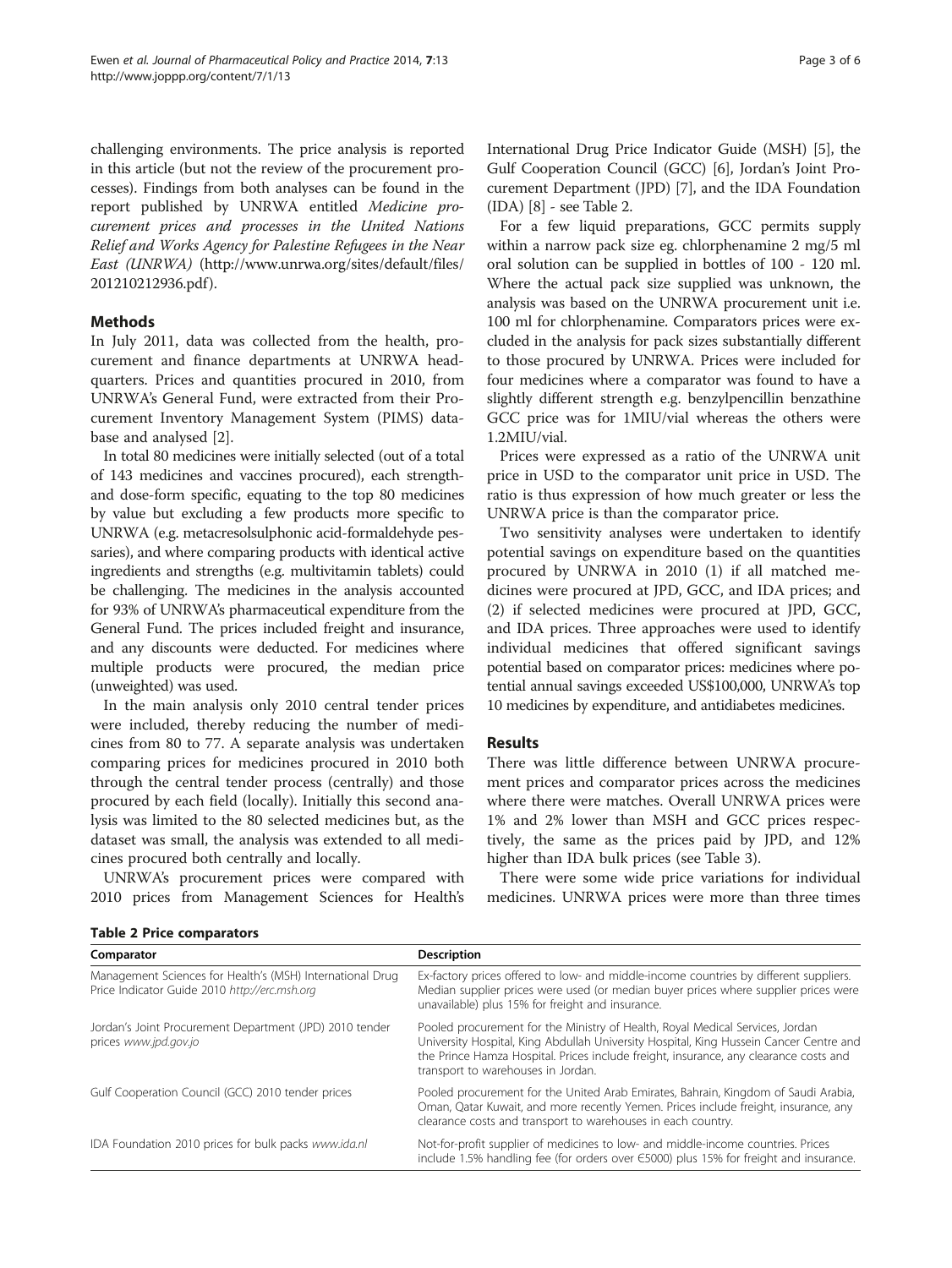<span id="page-3-0"></span>Table 3 Summary of ratios of UNRWA central tender prices to MSH, JPD, GCC and IDA prices

|                                              |      |       | MSH JPD GCC IDA      |      |
|----------------------------------------------|------|-------|----------------------|------|
| Median ratio UNRWA price to comparator price | 0.99 | -1.00 | $0.98$ 1.12          |      |
| 25th percentile ratio                        |      |       | 066 073 059          | 0.76 |
| 75th percentile ratio                        |      |       | 149 147 139 157      |      |
| Maximum ratio                                |      |       | 20.93 2.96 7.55 9.94 |      |
| Minimum ratio                                |      |       | 0.08 0.23 0.14 0.23  |      |
| Number of medicines                          | 68   | 56    | 62                   | 52   |

the price for a number of medicines including benzylpenicillin benzathine injection (20.9, 7.6 and 4.0 times the MSH, GCC and IDA price respectively), acetylsalicyclic acid 500 mg tablets (9.9 and 9.6 times the IDA and MSH price respectively), chlorphenamine 4 mg tablets (5.2, 4.6 and 3.3 times the MSH, IDA and GCC price respectively), and digoxin 0.25 mg tablets (3.4 times the MSH price). Conversely, UNRWA prices were lower than comparator prices for some medicines such as miconazole 2% oral gel (92% lower than the MSH price), salbutamol 0.5% respiratory solution (90% and 69% lower than the MSH and IDA price respectively), and indomethacin 100 mg suppositories (85% and75% below the GCC and MSH price respectively).

High prices of individual medicines compared to comparator prices indicates there may be opportunities for UNRWA to buy at lower prices and hence reduce expenditure. Taking into account the quantities of individual medicines procured by UNRWA in 2010, buying all or selected medicines at JPD, GCC and IDA prices was considered. If UNRWA were able to join the JPD tender or GCC tender, overall expenditure would increase by approximately US\$360,000 (for 56 medicines) and US\$ 1.88 million (for 62 medicines) respectively assuming no reduction in tender prices due to the increased quantity procured. Buying the 52 matched medicines from IDA would increase expenditure by approximately US\$125,000. Competitive negotiation or joining the JPD or GCC tender for a limited list of medicines could be considered. As shown in Table 4, human 30/70 insulin offered the greatest savings if procured at the GCC price (\$467,624), followed by amoxicillin + clavulanic acid tablets, benzlpenicillin benzathine vials, gliclazide and azithromycin suspension. If these five medicines could be procured at the lowest comparator prices, UNRWA would reduce annual expenditure by \$1.4 million.

An analysis of prices of medicines procured in 2010 via UNRWA's central tender (centrally) and directly by each field (locally) showed that overall Syria was paying 20% less when procuring locally (30 medicines), Lebanon was paying 83% more (11 medicines), and West Bank was paying 128% more (18 medicines). Insufficient data was available for Jordan and Gaza to draw any conclusions.

#### **Discussion**

In contrast to medicine price surveys undertaken using the World Health Organization (WHO)/Health Action International (HAI) methodology [\[9](#page-5-0)] in which a single comparator price (Management Sciences for Health) is used, this study utilized four reference prices. These were prices from a neighbouring and host country (Jordan's Joint Procurement Department, JPD), a regional procurement organization (Gulf Cooperation Council, GCC), a non-profit international supplier (IDA Foundation, IDA), and an international price indicator guide (Management Sciences for Health, MSH) that consolidates prices from mostly non-profit suppliers and national government procurement bodies. By comparing to such a range of comparators we are able to ask the "what if" question in a more comprehensive way and a more detailed manner than if we had used a single comparator price.

Overall UNRWA was procuring medicines efficiently when the prices of centrally procured medicines were compared with MSH, JPD, GCC and IDA comparator prices. This is despite relatively small order quantities and the political challenges of procurement and delivery in this challenging environment.

An analysis by Cameron et al. showed that public sector procurement prices for 15 medicines (lowest-priced generics) in 39 predominantly low- and middle-income countries were, on average, 1.11 times MSH prices [[10](#page-5-0)]. While most countries were procuring medicines at competitive prices, some countries were paying over three times MSH prices. In the WHO EMRO/HAI report of findings from nine countries in the Eastern Mediterranean

Table 4 Medicines offering the greatest potential savings (to UNRWA central tender prices)

| <b>Medicine</b>                                          | Therapeutic group | Comparator | Potential annual savings in USD                                |
|----------------------------------------------------------|-------------------|------------|----------------------------------------------------------------|
| Neutral sol./isophane insulin 30/70 100 IU/ml 10 ml vial | Antidiabetic      | GCC price  | \$467,624                                                      |
| Amoxicillin + clavulanic acid 500 + 125 mg tab           | Antimicrobial     | GCC price  | \$393,109                                                      |
| Benzylpenicillin benzathine 1/1.2MIU vial                | Antimicrobial     | GCC price  | \$243,822                                                      |
| Gliclazide 80 mg tab                                     | Antidiabetic      | JPD price  | \$210,907                                                      |
| Azithromycin 200 mg/5 ml suspension                      | Antimicrobial     | JPD price  | \$144,489                                                      |
| Total                                                    |                   |            | \$1,459,951 (9.5% of General Fund<br>expenditure on medicines) |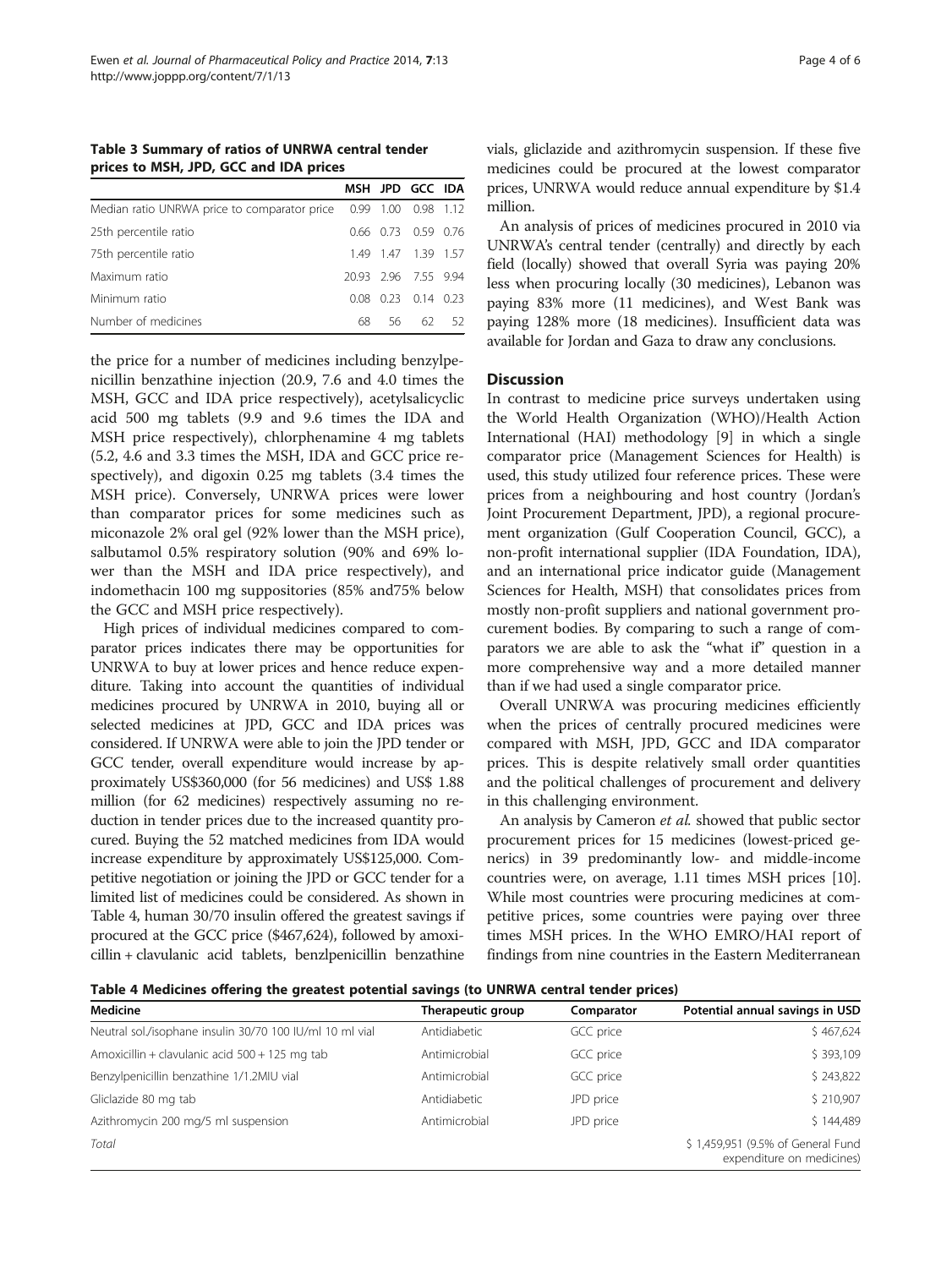<span id="page-4-0"></span>region, median public sector procurement prices of lowest-priced generics where less than MSH prices in four countries (Jordan, Yemen, Pakistan and Jordan) and between 1 and 2 times MSH prices in five countries (Kuwait, Lebanon, Syria, Tunisia and Morocco) [4]. Our study showed that across a larger sample of 68 medicines, overall UNRWA was paying 0.99 times MSH prices hence achieving more competitive prices than many countries.

Based on the quantities procured by UNRWA, expenditure would increase if UNRWA procured the medicines in this analysis through the JPD or GCC tenders, or from IDA. However, savings are possible if some individual medicines were procured at lower comparator prices. We identified five medicines (one insulin, one oral antidiabetic medicine, and three beta-lactam antimicrobials) where substantial savings could be possible if they were procured at lowest comparator prices. In view of the heavy burden of antidiabetic medicines and antimicrobials on UNRWA medicine expenditure, pursuing options such as competitive negotiation with suppliers or joining the JPD and/or GCC tenders for these few medicines is recommended.

Another option would be to increase the number of UNRWA pre-qualified suppliers to attract more tender bids. At the time of the study, UNRWA had pre-qualified 101 suppliers, the vast majority of whom were from Europe and Jordan (few were from Asia). On average, three tender bids are received for each medicine. JPD receives an average of six bids per medicine, and the Jordan Food and Drug Authority has more than 500 suppliers of medicines (although the Jordan market is not as restricted as UNRWA's). UNRWA should review the pre-qualified suppliers in Jordan and other host countries, as well as in other countries in the region, to identify potential new suppliers. Consideration should particularly be given to identifying potential suppliers from outside the region who supply quality-assured products and are likely to have competitive prices.

With budget constraints and a dynamic pharmaceuticals market, there is a need to regularly monitor prices and quantities in order to make informed decisions on the optimum procurement process, bids, contract termination etc. Sustainability is needed so limiting the review to the top 20 medicines by expenditure is recommended. Consideration of useful comparators is needed; they should be a mix of regional and international sources. Forging links with national medicine procurement departments should facilitate the data collection process. As well, the World Health Organization's Regional Office for the Eastern Mediterranean should be encouraged to establish a regional procurement price database that UNRWA could both contribute to and access prices paid by countries in the region. Such a database has been developed in the World Health Organization's Regional Office for the Western Pacific [\[11\]](#page-5-0).

This study had a number of limitations including the limited number of comparators for the regional price comparisons. Prices were unsuccessfully sought from Lebanon, Syria and Egypt. No adjustments were made for additional freight charges and documentation costs often required for medicines supplied to Gaza and the West Bank. It must also be remembered that any savings are only potential. Competitive negotiation may not result in the prices of the comparators, and joining others tenders may not be possible. In addition, price is not the only consideration when procuring medicines. Processes are needed that ensure quantification is based on need, the medicines procured are of assured quality, and there are no interruptions in supply.

Policies that target preventable risk factors for diabetes, cardiovascular disease and other conditions are important to reduce morbidity and the need for pharmaceutical treatment. When medicines are needed, strategies to ensure they are appropriately prescribed and dispensed by health professionals, and appropriately used by patients, are also important.

## Conclusion

UNRWA is able to procure medicines in relatively small quantities at competitive prices demonstrating that irrespective of the challenges faced, good procurement practices result in prices that are close to international norms. With budget constraints and a dynamic market, there is a need to regularly monitor procurement prices and quantities in order to make informed decisions.

#### Abbreviations

GCC: Gulf Cooperation Council; HAI: Health Action International; JPD: Jordan's Joint Procurement Department; MSH: Management Sciences for Health; PHC: Primary Healthcare Centre; PIMS: Procurement Inventory Management System; UNRWA: United Nations Relief and Works Agency for Palestine Refugees in the Near East; USD: United States dollar; WHO: World Health Organization; WHO EMRO: World Health Organization Regional Office for the Eastern Mediterranean.

#### Author details

<sup>1</sup> Health Action International, Amsterdam, The Netherlands. <sup>2</sup>Amman, Jordan UNRWA, Amman, Jordan. <sup>4</sup>Boston University School of Public Health, Boston, MA, USA. <sup>5</sup>Harvard Medical School and Harvard Pilgrim Health Care Institute, Boston, MA, USA. <sup>6</sup>Athena Institute, Vrij University, Amsterdam, The Netherlands.

#### Received: 28 May 2014 Accepted: 8 September 2014 Published: 21 October 2014

#### References

- 1. UNRWA: The Annual Report of the Department of Health 2010. [http://www.unrwa.org/userfiles/2011052062220.pdf.](http://www.unrwa.org/userfiles/2011052062220.pdf)
- 2. UNRWA: Procurement Inventory Management System (PIMS) Database (Internal; not Publicly Accessible)
- 3. Procurement Process, UNRWA Website. [http://www.unrwa.org/](http://www.unrwa.org/procurements/suppliers) [procurements/suppliers.](http://www.unrwa.org/procurements/suppliers)
- 4. WHO EMRO/HAI: Medicine Prices, Availability, Affordability and Price Components: A Synthesis Report of Medicine Price Surveys Undertaken in Selected Countries of the WHO Eastern Mediterranean Region. Egypt: WHO Eastern Mediterranean Regional Office; 2008.